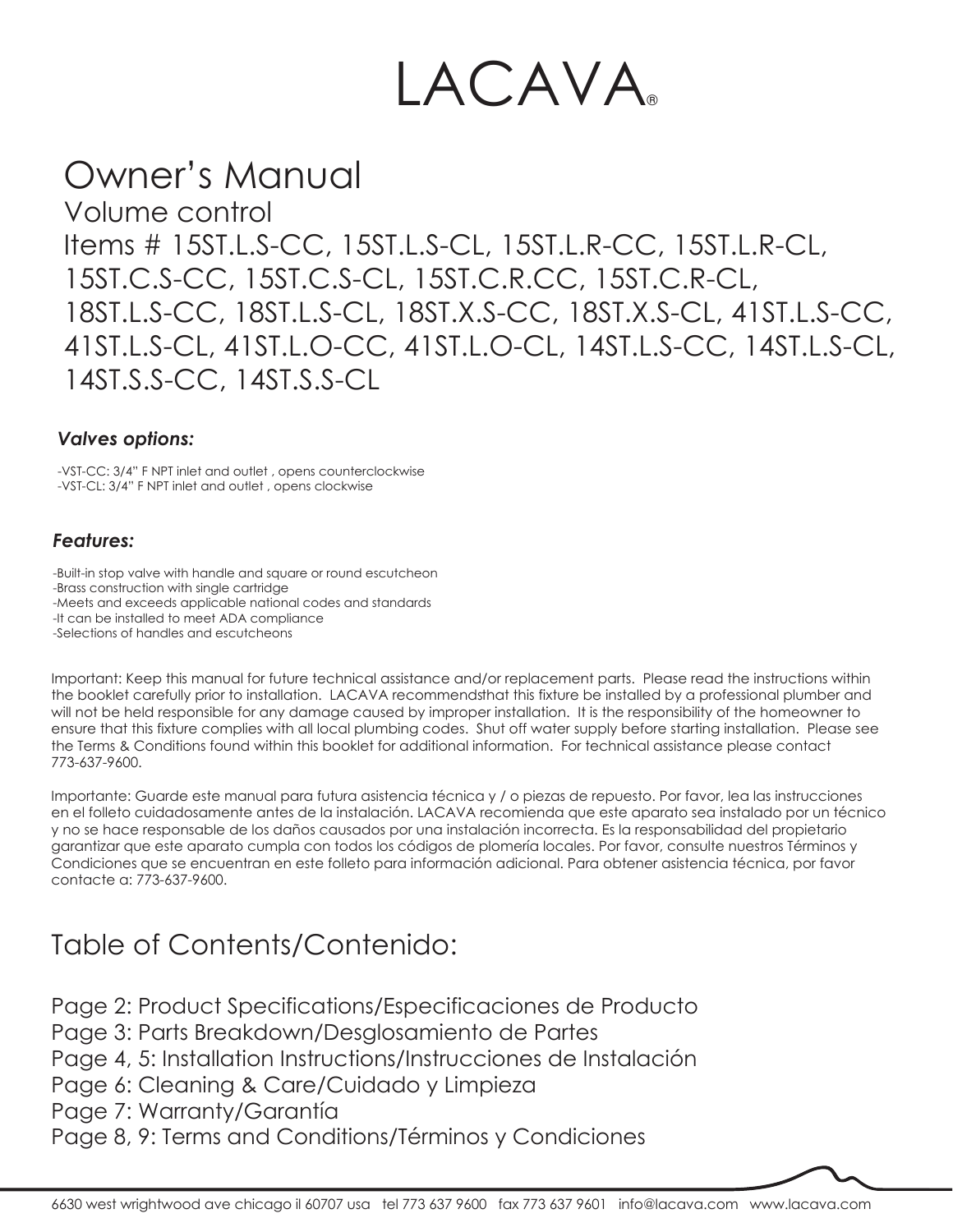### Product Specifications/Especificaciones de Producto





Note:

Drawings provided herein are meant to give the user an idea of the product and are not made to scale. The sizes in inches are rounded up to the nearest 1/16.

Nota:

Los planos proporcionados en este documento tienen el propósito de dar al usuario una idea del producto y no están hechos a escala. Los tamaños de pulgadas se redondean al más cercano 1 / 16.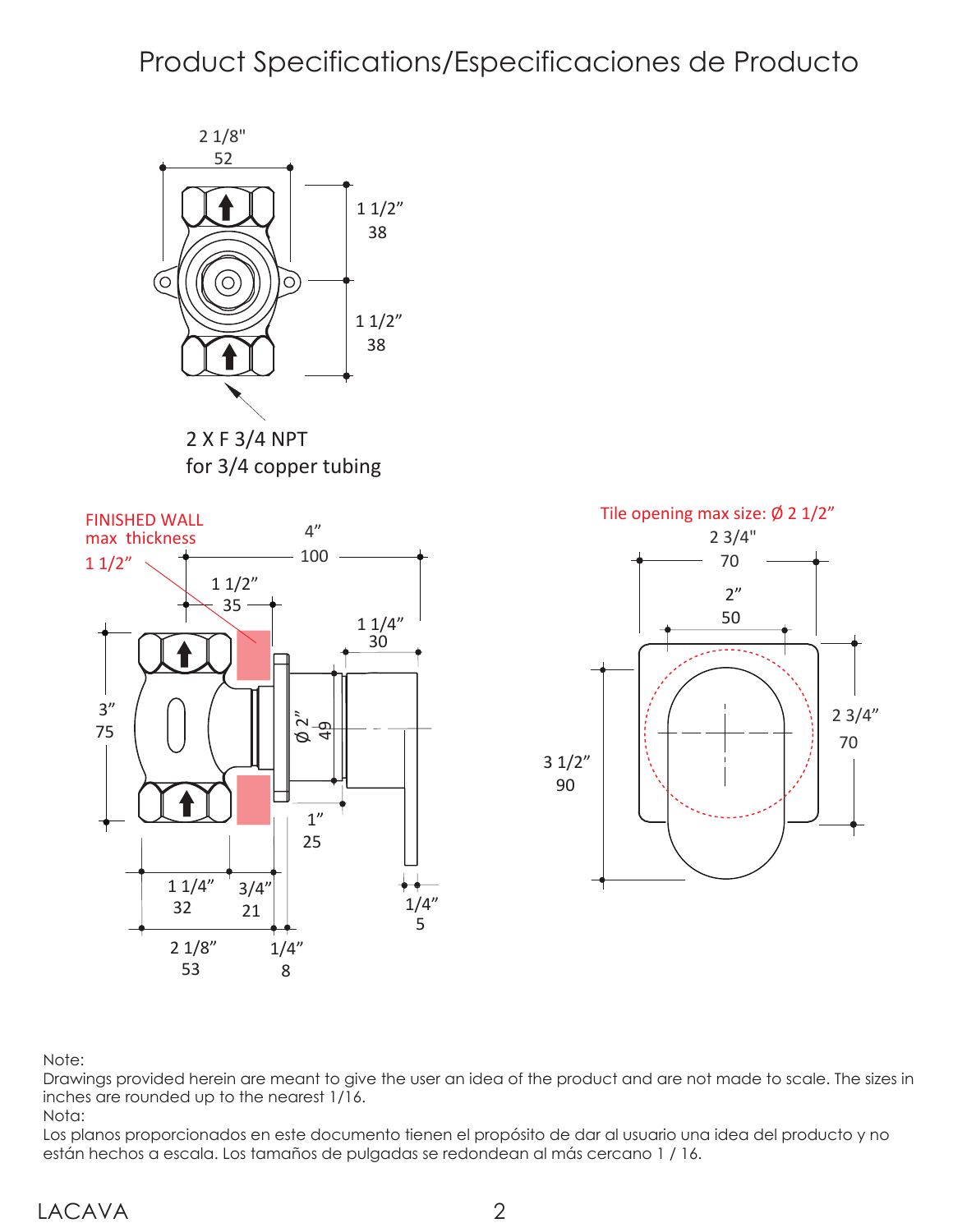### Parts Breakdown/Desglosamiento de Partes



#### *Parts:*

VST-C ceramic cartridge VST-Rough in VST-EX 1" extension kit

Note:

Please reference this sheet and the corresponding part number when requesting parts.

Nota:

Por favor referirse a esta pagina y la parte correspondiente cuando ordene partes.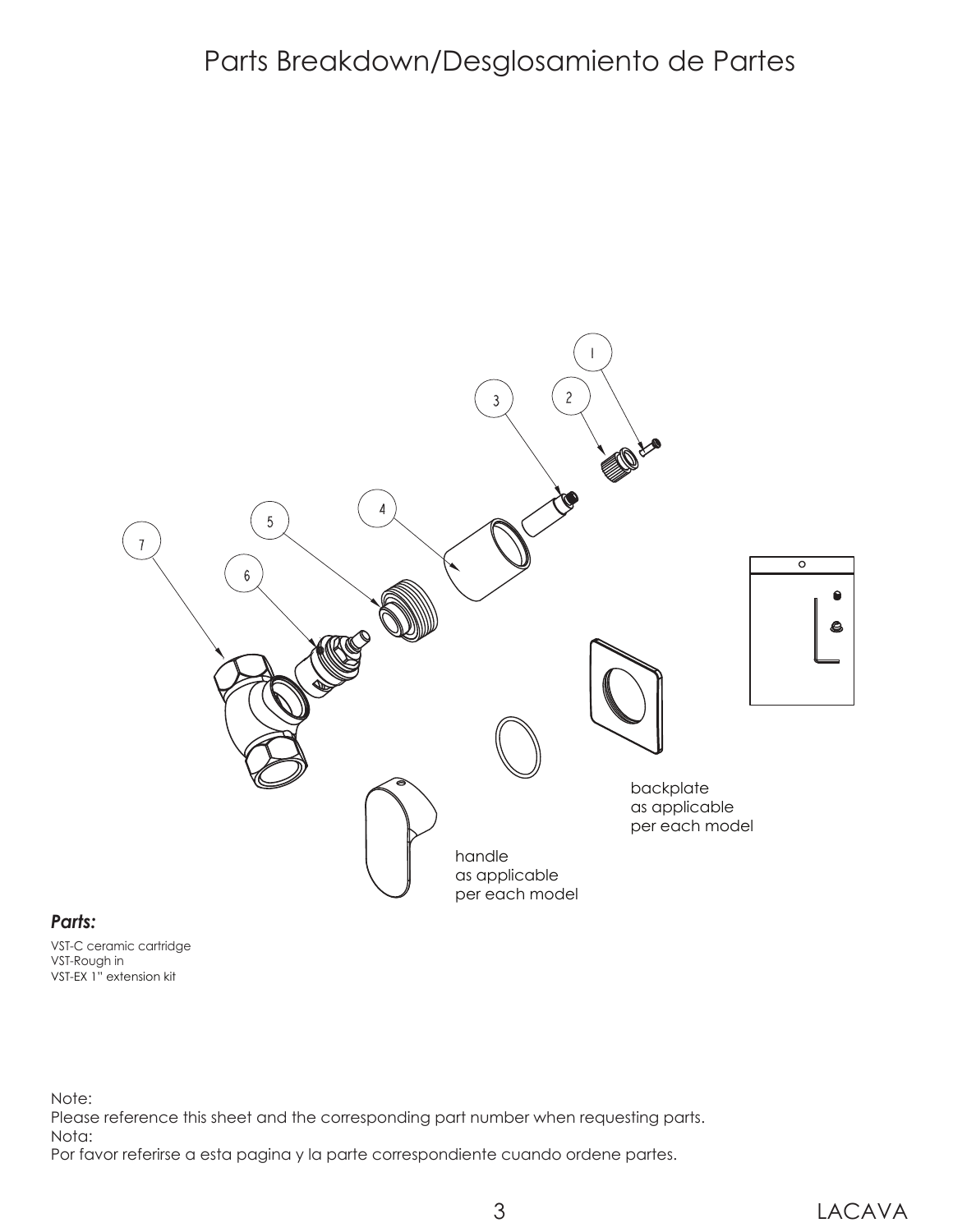### Installation Instructions/Instrucciones de Instalación



- 1. Determine the location of the valve. Make sure the center of the valve will measure 1 1/2" - 2 1/2" from the surface of the finished wall.
- 2. Position valve in the wall at the correct depth and secure into place.
- 3. Install NPT threaded copper adapters to the hot & cold inlets, applying teflon tape to all threaded connections. Then solder copper piping onto adapters and run to designated water supply or outlet.

 Important! Take the following precautions if soldering copper piping directly onto valve:

- a) Remove ALL components from the valve prior to soldering, including plaster guards & cartridges.
- b) Wrap valve body with cold rag before soldering. Take special care not to overheat brass rough-in.
- c) Use copper piping only, do not attempt to solder steel piping to valve.
- d) Flush all pipes before reinstalling cartridge and service stops.
- e) Reinstall all components after soldering.
- 4. Make sure the cartridge is in the off position and then turn on the water supply. Check for any leaks and make any necessary repairs.



- 5. Finish the surrounding wall using the plaster guard as a guide if provided, or leave opening in the wall max  $\varnothing$  2 1/2" to be covered by the wall plate.
- 6. If used, remove the plaster guard once the wall is finished.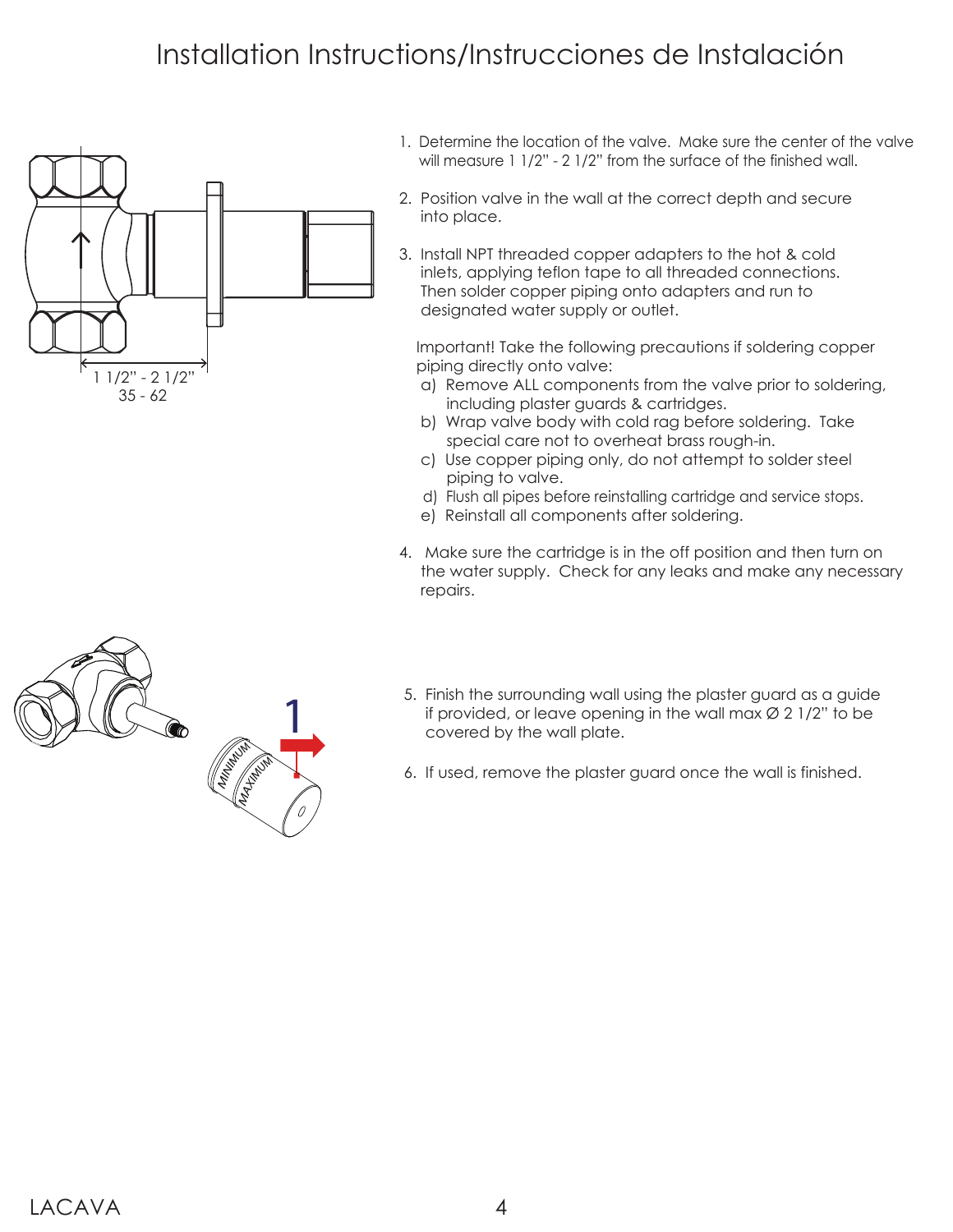

b.) Secure the trim in place by tightening both set screws (3).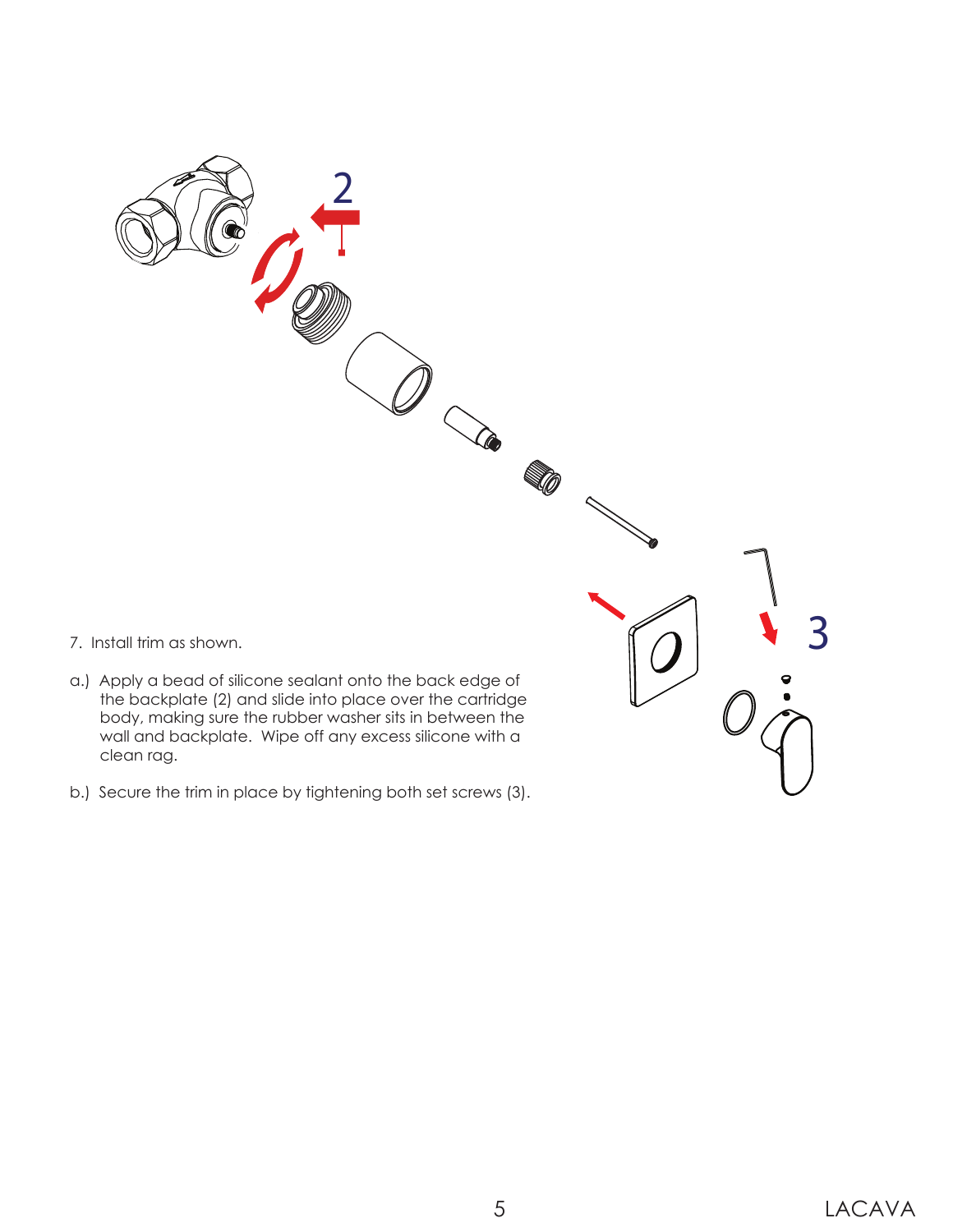### Cleaning and Care

For best results, please care for this product in accordance with the following instructions:

- Only use warm water and a mild detergent (i.e. dishwashing soap) for cleaning.
- If another cleaner is used, check the label to make sure that it is safe for use on the material being cleaned and always test in an inconspicuous area first.
- Make sure to wipe any excess cleaners off with a damp sponge or cloth and then rinse with water.
- Dry the surface with a soft cloth until dry after each use.
- Never use abrasive materials or cleaners that contain ammonia, bleach or acid, since they can cause damage to the finished surface.

*We would like to thank you for your purchase and are confident that you will be able to enjoy our products for many years to come!*

### Cuidado y Limpieza

Para mejores resultados, por favor cuide des este producto de acuerdo con las siguientes instrucciones:

- Sólo utilice agua tibia y un detergente suave (es decir, el jabón para lavar la vajilla) para la limpieza.
- Si se utiliza otro limpiador, revise la etiqueta para asegurarse de que es seguro para el uso del material para su limpieza y siempre prueba en un área discreta primero.
- Asegúrese de limpiar cualquier exceso de productor de limpieza con una esponja o un trapo húmedo y luego enjuague con agua.
- Seque la superficie con un paño suave hasta que se seque después de cada uso.
- Nunca use materiales abrasivos o productos de limpieza que contienen amoníaco, lejía o ácido, ya que pueden causar daños a la superficie acabada.

*¡Nos gustaría darle las gracias por su compra y estamos seguros que usted podrá disfrutar de nuestros productos por muchos años!*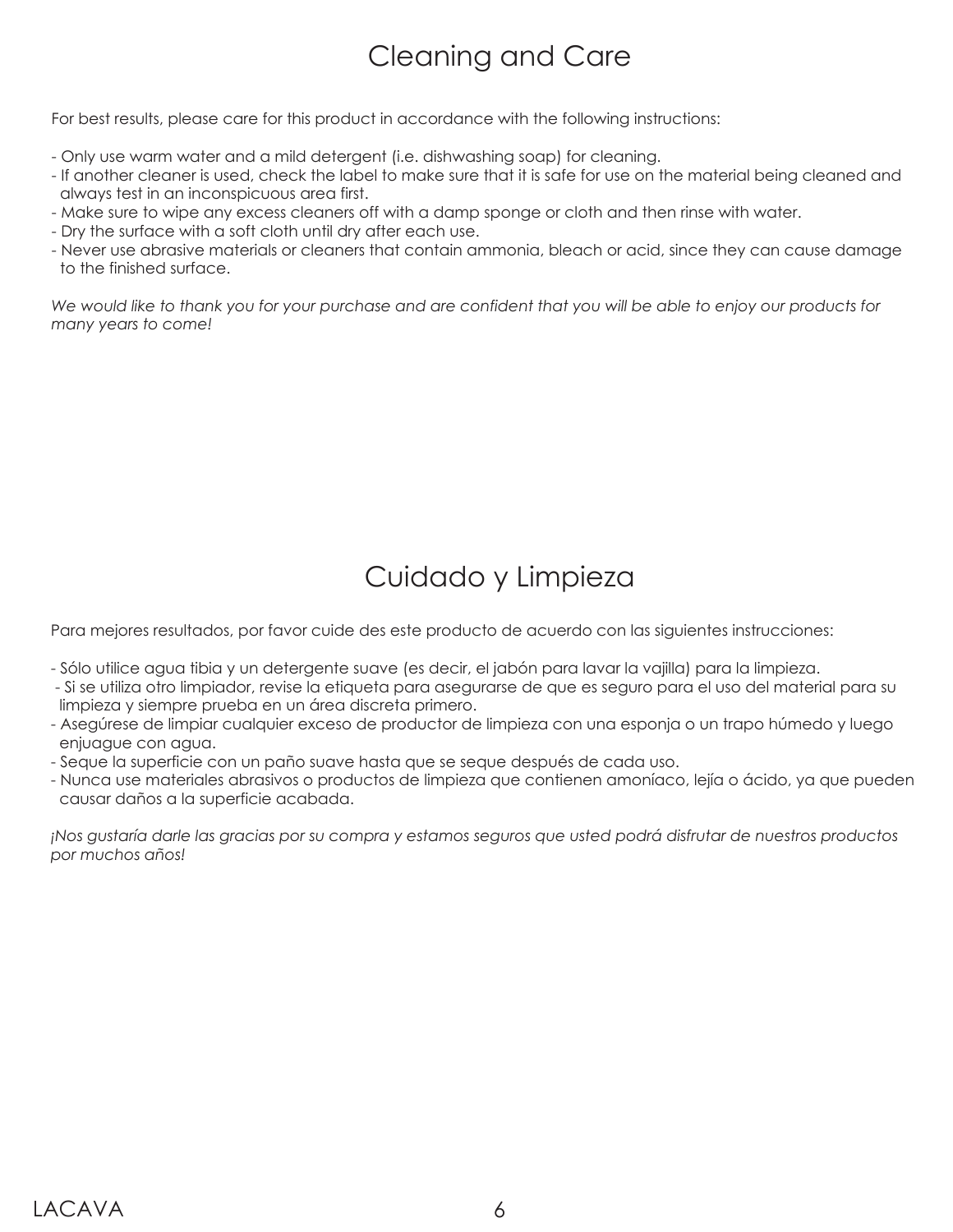### **Warranty**

LACAVA provides a Limited Lifetime Warranty on its faucetry. This warrants any faucet, installed in a residential application, to be free of defects in material and workmanship for as long as the original consumer owns his or her home. Any product installed in a commercial application is covered under warranty for one year. LACAVA warrants all other products to be free from any defects in materials or workmanship, during normal residential or commercial use including all hinges, drawer slides, finishes, and general workmanship of the item for a period of one year. LACAVA warranties do not cover normal wear and tear, damages due to negligence, faulty installation, improper alterations and repairs, improper cleaning and care, or damages due to uses of the product other than its intended and normal use. If a defect is found under normal use, while under warranty, LACAVA will repair or replace the product (whichever cost is smaller to LACAVA) at its own expense (excluding shipping and installation charges). Under no circumstances is LACAVA responsible for installation/service fees or any dollar amount beyond the cost of the item. In addition, all LACAVA products are to be installed by experienced professionals properly licensed and bonded; otherwise, any LACAVA warranty and liability is to be considered waived. All warranties are non-transferable and proof of purchase is required for any warranty claim.

In accordance with the laws of limitation and exclusion state by state, and therefore provided the duly exceptions, LACAVA will not be held liable, in any event, for any special, indirect, incidental or consequential damages or losses (including but not limited to damages for loss of business, loss of profits, etc.) for breach of contract, tort (including negligence), product liability or otherwise, even if it has been advised of the possibility of such damages. LACAVA's liability on any claim (including negligence) will not in any case exceed the contract price paid by the original purchaser for the product claimed defective or unsuitable. It is the responsibility of the homeowner to ensure that all installed fixtures comply with all local plumbing codes.

#### Garantía

LACAVA proporciona una Garantía Limitada de por Vida en sus grifos. Esto garantiza que cualquier grifo, instalado en una aplicación residencial, no presentara defectos en el material o de fabricación, mientras que el consumidor original posea su casa. Cualquier producto instalado en una aplicación comercial está cubierto bajo garantía por un año. LACAVA garantiza que todos los otros productos no presentaran defectos en el material o de fabricación, durante el uso normal, residencial o comercial incluyendo las bisagras, rieles, acabados, y confección en general del artículo, por un período de un año. Las garantías de LACAVA no cubren el desgaste normal, los daños debido a negligencia, instalación errónea, modificaciones y reparaciones impropias, limpieza y cuidado impropio, o daños debido a la utilización de los productos distintos de su uso previsto y normal. Si un defecto es encontrado bajo el uso normal, mientras bajo garantía, LACAVA reparará o reemplazará el producto (el costo menor a LACAVA) a su cargo (excluyendo cargos de envío e instalación). Bajo ninguna circunstancia LACAVA será responsable por servicios de instalación, compensaciones por servicios o cualquier cantidad que exceda el costo del artículo. Además, todos los productos de LACAVA deben de ser instalados por profesionales experimentados con licencia y seguro; de otro modo, cualquier garantía de LACAVA y obligación será cancelada. Todas las garantías son intransferibles y el comprobante de compra es requerido para cualquier reclamo de garantía.

En conformidad con las leyes de la limitación y exclusión de estado a estado, y con las excepciones aquí debidamente presentadas, LACAVA no será responsable, en cualquier caso, por ningún daño especial, indirecto, incidental o consecuencial o pérdidas (incluyendo pero no limitadas a daños por pérdida de negocio, pérdida de beneficios, etc) por incumplimiento de contrato, agravio (incluyendo negligencia), responsabilidad por Productos defectuosos o de otro modo, incluso si se ha advertido de la posibilidad de tales daños. La Responsabilidad de LACAVA en caso de reclamaciones (incluyendo negligencia) no superarán en ningún caso el precio del contrato pagado por el comprador original del producto reclamado defectuoso o no apto. Es la responsabilidad del propietario garantizar que todos los accesorios instalados cumplan con todos los códigos de plomería locales.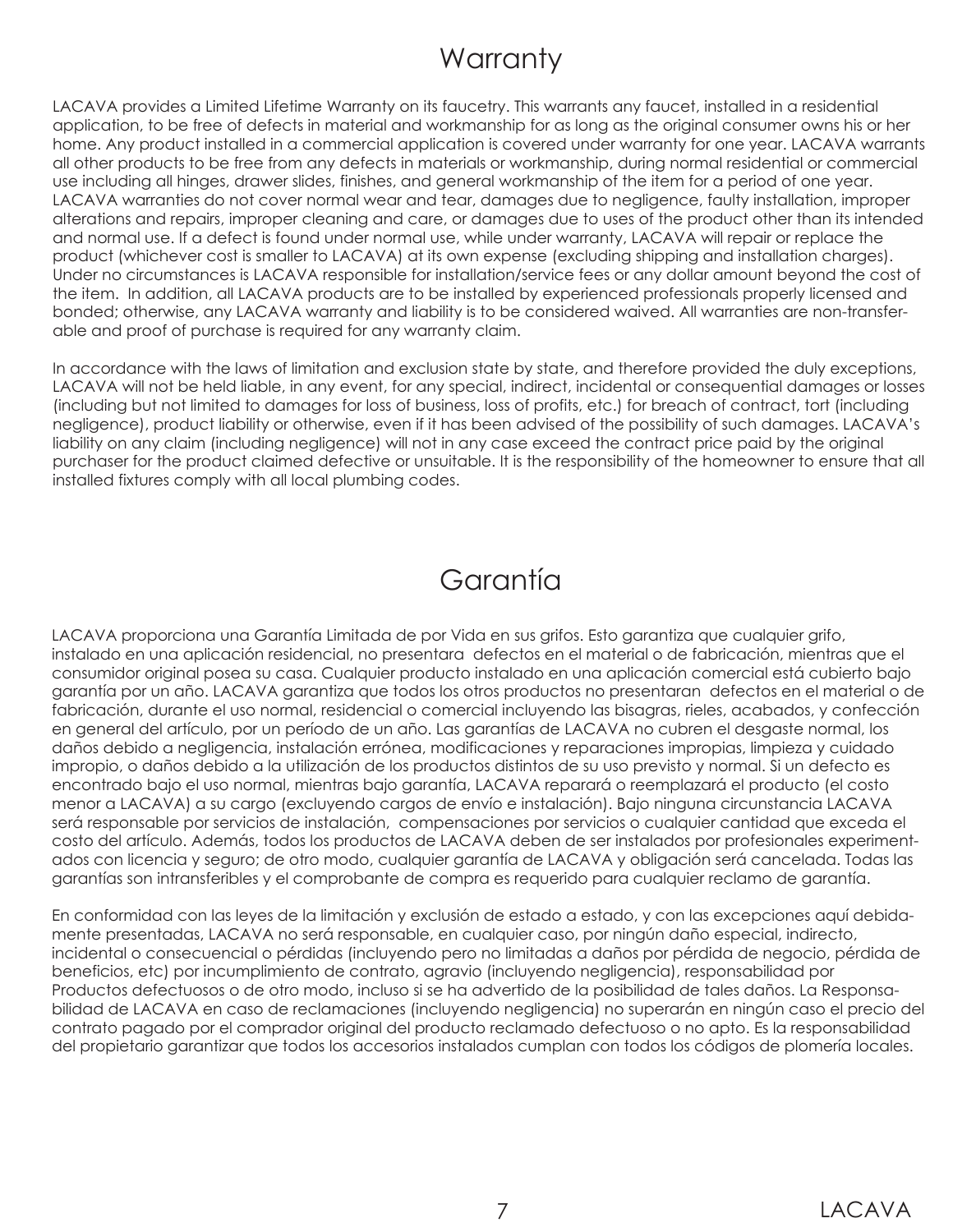### Terms and Conditions

#### UNIQUENESS:

Many LACAVA products are made of natural stone, woods, or metals. Because of the natural variations, and/or handmade nature of the products, slight differences are expected and are not deemed manufacturing defects.

#### SHIPPING POLICIES:

Once the merchandise is released to and accepted by the carrier, LACAVA's responsibility ends. LACAVA is not responsible for damages occurring in transit. After the merchandise is delivered and the shipping document is signed, it becomes the property of the purchaser. We constantly improve the packaging as new technologies become available, but damages in transit may still occur. Therefore, we recommend that all packages be inspected by the purchaser in the carrier's presence upon delivery. In case of damages, either visible or concealed, the purchaser is responsible for filing any damage claim against the carrier. In this regretful circumstance, we suggest utter diligence to have the carrier's agent explain the steps to submit a valid claim against the carrier, as each carrier has different claim policies. Please document everything in writing, preferably on the shipping documents and have also the carrier's agent sign along. If you wish that Lacava assists you in the claim process, please fax or email us copies of the shipping and claim documents at your earliest convenience. In the case of missing items, which could occur due to our mistake or a theft during transit, please follow same procedures as for shipping damages above, with the only difference that the claim concerns something completely missing, rather than damaged. Please take note of any visible tampering with the packaging in the presence of the carrier's agent before accepting the delivery with your signature. In case of missing items, you must also inform LACAVA and send us all related documents within 24 hours from the delivery date. We will open an internal investigation and check the inventory count to determine whether it was our error. If we verify it was our mistake, we will promptly ship the missing item(s) to the purchaser by standard ground at our cost.

#### RETURN POLICIES:

If the product is not satisfactory for any reason different from defects, it can be returned to LACAVA up to 30 days from the shipping date after obtaining a Return Goods Authorization (RGA) valid for 60 days. If the product is not returned to LACAVA within that timeframe, the RGA will be voided and no further RGAs will be issued for the product. The merchandise must be in salable condition, in its original packaging, and packed safely with the RGA number clearly marked on the outside packaging. To obtain an RGA number, please fax or email the request with a description of the reason for return. The merchandise must be in its original packaging and packed safely in accordance with the carrier's packing requirements, with the RGA number clearly marked on the outside packaging. LACAVA reserves the right not to issue any credit, if an approved RGA number has not been obtained. A restocking fee of 25 percent and applicable shipping charges to the customer and back will be deducted from the credit amount. Credit (excluding shipping and handling charges) will be given only for returns of intact products up to 30 days from the shipping date. After 30 days from the shipping date, no returns will be accepted. All returned merchandise is at the purchaser's risk and cost. Special order and custom made items are not returnable. Products must be inspected prior to installation and installation of the product means its acceptance. Product, once installed, cannot be returned. Damages occurring in installation are not considered defects and are not subject to return or refund. LACAVA will replace any defective item for free only after the non-conforming product is safely returned to LACAVA's warehouse safely in accordance with the carrier's packing requirements, and in its original packaging, within 30 days from the shipping date. If the product is not found to be defective and is damaged in any way, there may be a charge for any replacement. In any case, LACAVA does not cover installation costs.